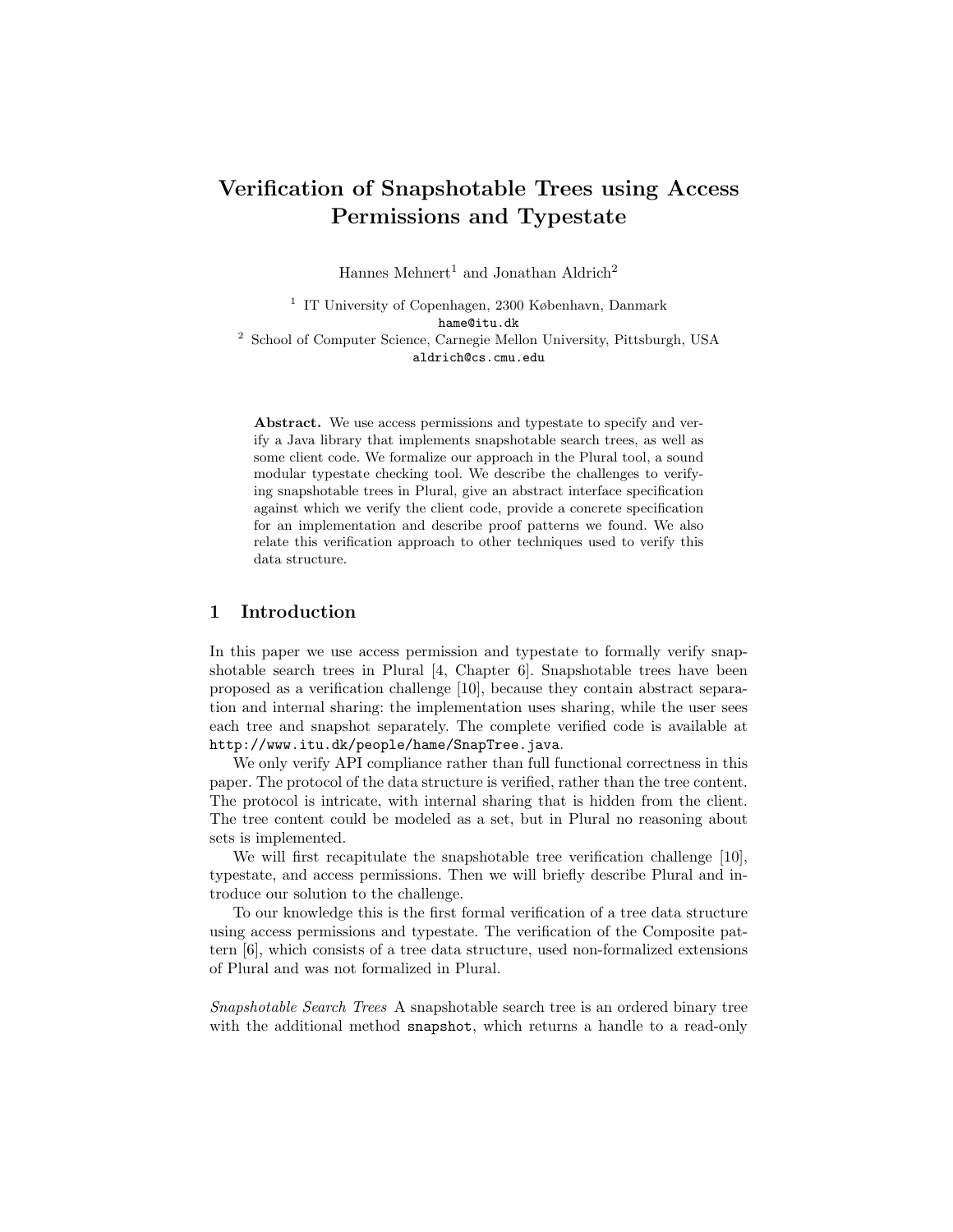persistent view of the tree. Both the tree and the snapshot implement the same interface ITree. While the client can think of a tree and a snapshot as disjoint, the actual implementation requires that snapshot be computed in constant time. This is achieved by sharing the nodes between the tree and its snapshots. If a new node is inserted into the tree, the nodes are lazily duplicated (copy on write).

There are two implementation strategies, path copy persistence and node copy persistence [8]. While the former duplicates the entire path from the root node to the freshly inserted node, the latter has an additional handle in each node, which is used for the first mutation of the node.

```
public interface ITree extends Iterable<Integer> {
  public boolean contains(int x);
  public boolean add(int x);
 public ITree snapshot();
  public Iterator<Integer> iterator();
}
```
The methods of the ITree interface have the following effects:

- contains return true if the given item is in the tree, otherwise false.
- add inserts the given item into the tree. If the item was already present, this method does not have any effect and its return value is false, otherwise true.
- snapshot returns a readonly view of the current tree. Taking a snapshot of a snapshot is not supported.
- iterator returns an iterator of the tree's (or snapshot's) items.

We consider only iterators over snapshots for the remainder of the paper. There is no limit to the number of iterators over a snapshot. Iterators over a snapshot are valid even if the original tree is mutated.

Our client code uses this behaviour, and iterates over the snapshot while mutating the original tree:

```
void client (ITree t) {
  t.add(2); t.add(1); t.add(3);
  ITree s = t. snapshot();
  Iterator<Integer> it = s.iterator();
  while (it.hasNext()) {
    int x = it.next();
    t.add(x * 3);}
}
```
The client code adds some elements to a ITree, creates a snapshot, and iterates over the snapshot while it adds more items to the underlying tree. The client code is computationally equivalent to the original challenge [10], we do not introduce an unnecessary boolean variable for the loop condition.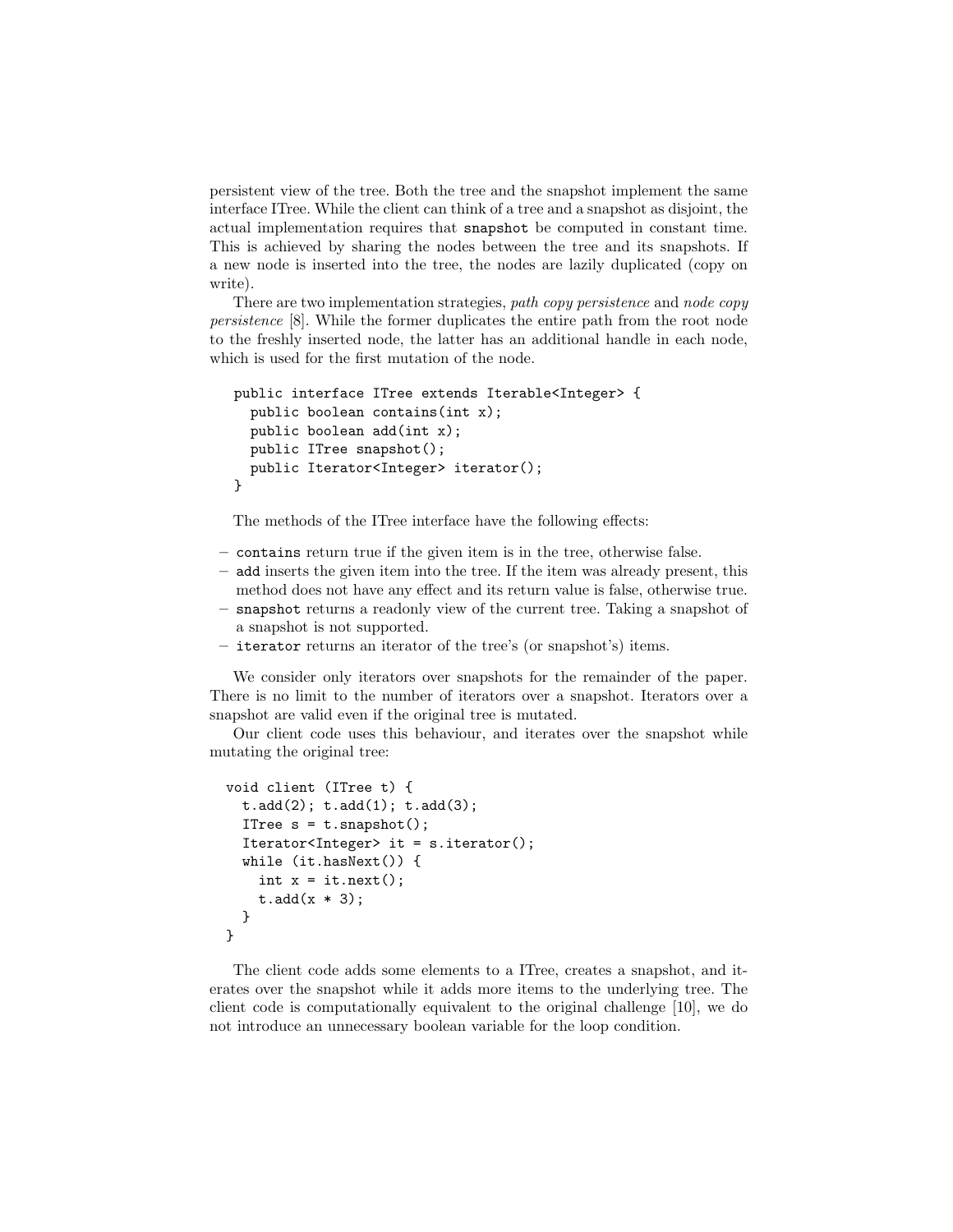Typestate Typestate systems [12] were developed to enhance reliability of software. A developer specifies the API usage protocol (a finite state machine) directly in the code. These protocols are statically checked. Empirical results [2] have shown that API protocol definitions occur three times more often than definitions of generics in object-oriented (Java) code. In Plaid, an upcoming programming language, typestate is a first-class citizen [13] and has been incorporated into the type system.

A motivating example for typestate is the File class, shown in Figure 1. Reading a file is only valid if it is open, thus the abstract File class has two states, Opened and Closed, and the method read is only defined in the Opened state. The method open (only defined in the Closed state) transitions the object from the Closed to the Opened state (indicated by >>), and vice versa for close.



Fig. 1. Typestate example

This prevents common usage violations, like trying to read a closed file or opening a file multiple times.

Access Permissions A developer can annotate references with alias information [1] by using access permissions [4]. Access permissions are used for controlling the flow of linear objects. In the presented system there are five different permissions: exclusive access (unique), exclusive write access with others possibly having read access (full), shared write access (share), read-only access with others possibly having write access (pure) and immutable access in which no others can write either (immutable).

Boyland et al [7] presented fractions to reason about permissions. This allow us to split and join permissions: for example a unique permission can be split into a full and a pure, which can later be merged back together.

Plural The Plural<sup>3</sup> tool does sound and modular typestate checking; it employs fractional permissions to provide flexible alias control.

 $^3$  https://code.google.com/p/pluralism/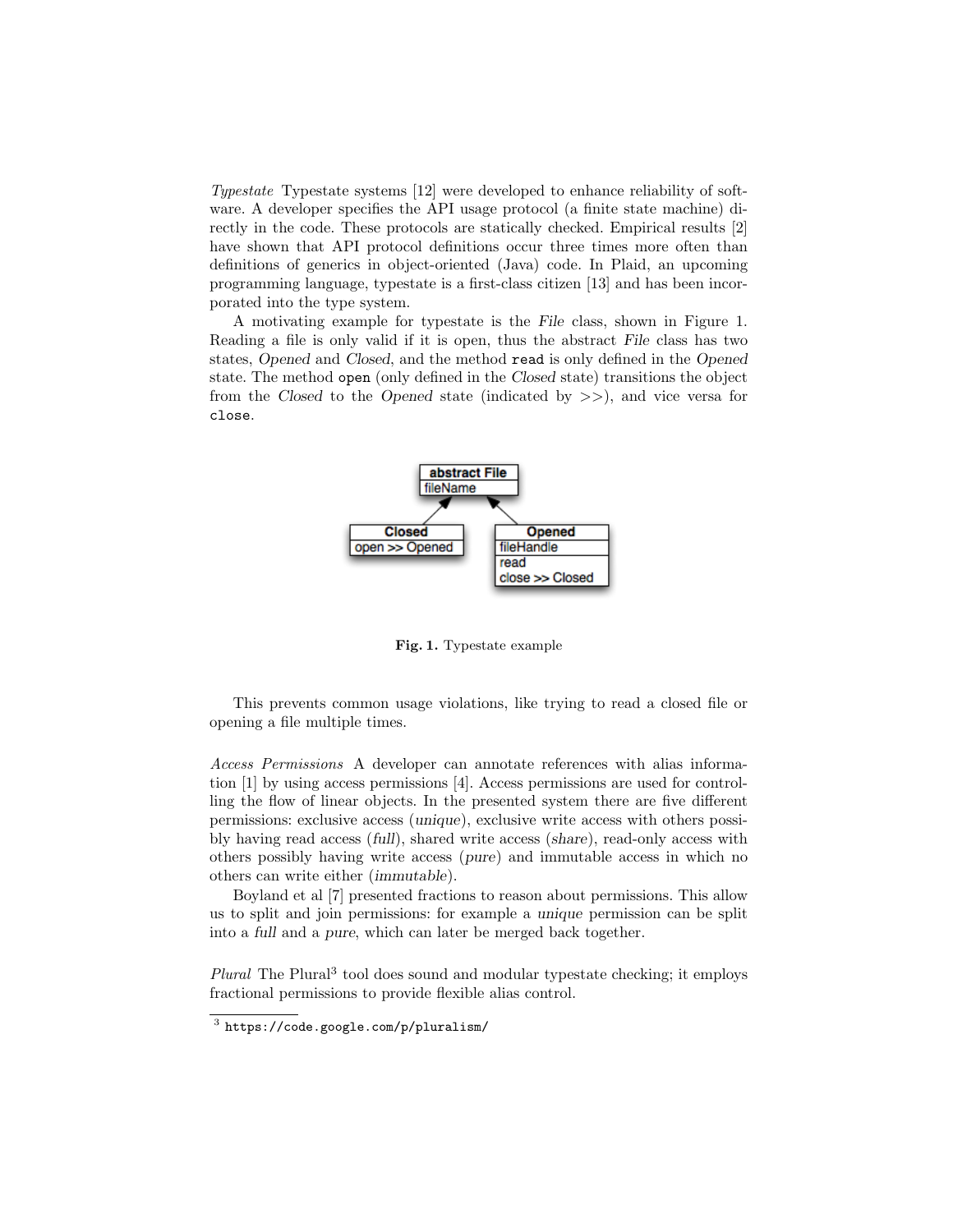Plural was implemented as a plugin for Eclipse, on top of the Crystal framework<sup>4</sup> . It consists of a static dataflow analysis which tracks constraints about permissions in a lattice and infers local permissions.

A developer can annotate each interface with abstract states, specified by name. Interface methods can be annotated with pre- and postconditions (required and ensured permissions and states).

Each class can be annotated with concrete states, which consist of a name and an invariant: a linear logic formula consisting of the access permission to a field in a specific state, or the (boolean or non-null) value of a field.

In a formula the standard linear logic conjunctions are available: *implies*  $(-\circ,$ written =>), and  $(\otimes,$  written  $\ast)$ , or  $(\oplus,$  written  $\ast)$  and external choice  $(\&).$ 

Each state can be a refinement of another state; a state can be refined multiple times. We use this to refine the default alive state.

In order to access the fields of an object, the object must be unpacked, allowing temporary violations of the object's state invariants. Special care has to be taken to not unpack the same object multiple times (by using different aliases and permissions thereof), because this leads to unsoundness. Plural enforces the restriction that only a single object can be unpacked at a time. Before a method is called, all objects must be packed. Plural makes an exception to this rule for objects with unique permission, which is obviously sound since there cannot be any aliases to these objects.

Overview In Section 2 the interface specification and client code verification will be shown. Section 3 describes some proof patterns used in the verification of the actual implementation. In Section 4 we will describe related work and in Section 5 we conclude and present future work.

Our study is based on Plural, and indeed we observed certain low-level toolspecific artifacts (discussed in the conclusion) and the Plural-specific "ghost method" proof pattern. The main focus of this paper, however, including all other specification and proof patterns in Sections 2–3, is a high-level application of typestate and permission concepts to verify the tree and its clients. This may provide insights useful in other settings based on permissions [1, 7] and/or typestate [12, 13].

# 2 Interface Specification and Client Code Verification

The verification challenge is to give an abstract specification that does not expose implementation details, is usable by a client, and for each state an invariant can be specified by an implementor to verify her implementation.

We will first describe the specification of the interface ITree and Iterator, and afterwards we will show the verification of the client code using those specifications.

 $^4$  https://code.google.com/p/crystalsaf/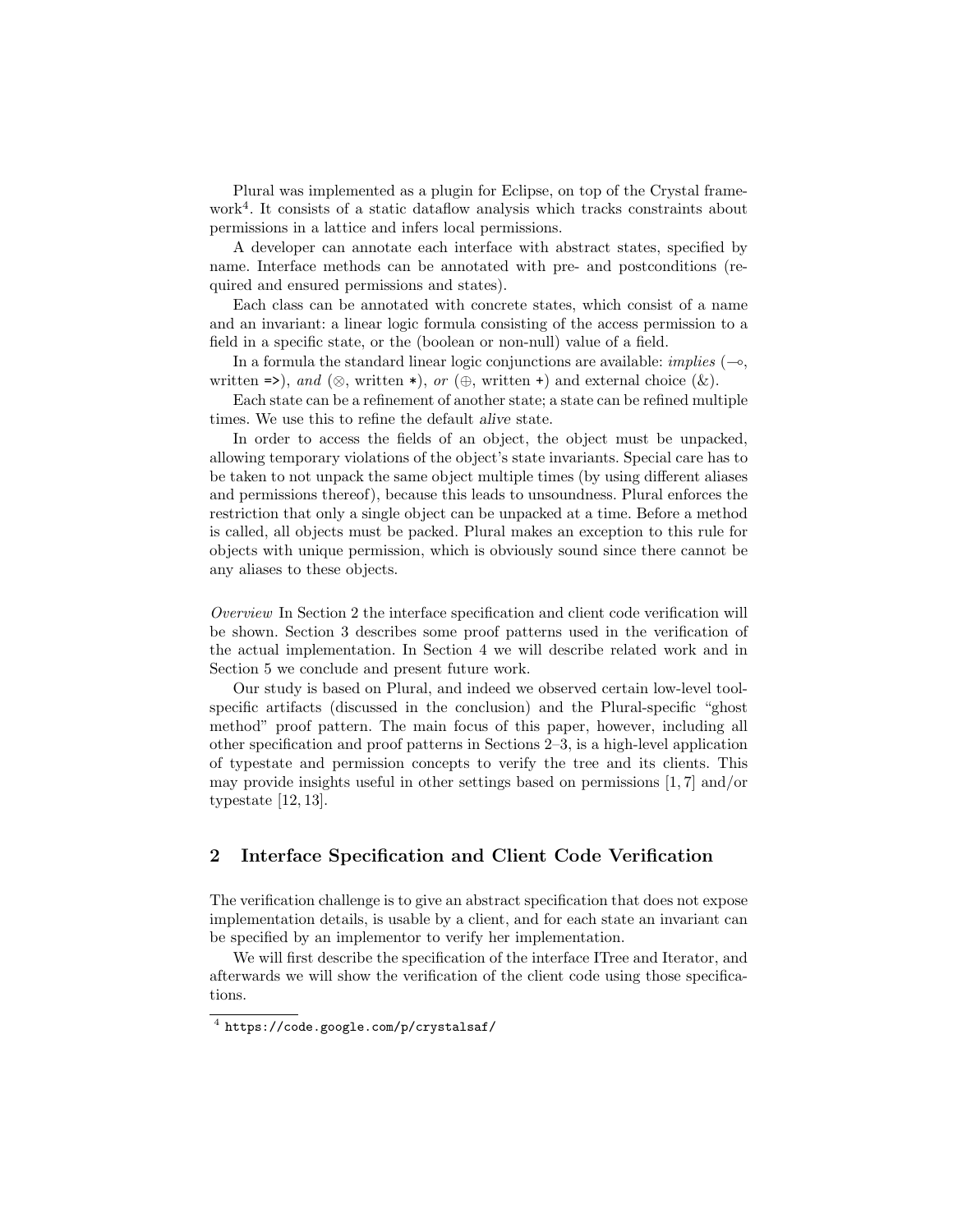#### 2.1 Interface ITree

We specify the interface ITree by having two disjoint typestates, Tree and Snapshot, which keep track whether the object is a tree or a snapshot of a tree. The marker=true annotation ensures that the state cannot change during the lifetime of an object. Both states refine the default state alive.

```
@States(refined="alive", value={"Tree", "Snapshot"}, marker=true)
interface ITree extends Iterable<Integer> {
  @Pure
 public boolean contains(int item);
  @Full(requires="Tree", ensures="Tree")
  public boolean add(int item);
  @Full(requires="Tree", ensures="Tree")
  @ResultPure(ensures="Snapshot")
  public ITree snapshot();
  @Pure(requires="Snapshot", ensures="Snapshot")
  @ResultUnique
  @Capture(param="underlying")
 public TreeIterator iterator();
}
```
The annotations are intuitive: the method contains requires a pure permission in any typestate, and returns the very same permission. The method add requires a full permission in the Tree state; the method snapshot requires a full permission in the Tree state and the return value has a pure permission in the Snapshot state. The iterator method requires a pure permission in the Snapshot state, whereas the resulting iterator will have a unique permission. The Capture annotation indicates that this is captured by the returned TreeIterator object.

The access permissions and typestates formalize the informal constraints presented in the description of the ITree interface in Section 1.

#### 2.2 Interface Iterator

Iterators have been specified previously in Plural [3], we include the specification for self-containedness of this paper. We follow similar ideas (namely a non-empty and empty state), whereas our implementation is different (see Section 3.5).

There are three states defined for an iterator, NonEmpty, Empty and Impossible, all refine alive. The last one is only for specifying the remove method which throws an exception in our implementation.

The method next requires unique permission to a NonEmpty iterator. The hasNext method requires immutable permission and if it returns true, the object is in the NonEmpty state, if false is returned, it is in the Empty state.

The need for a unique permission is due to recursive calls and Plural's restriction of having only a single unpacked object, mentioned in Section 1. We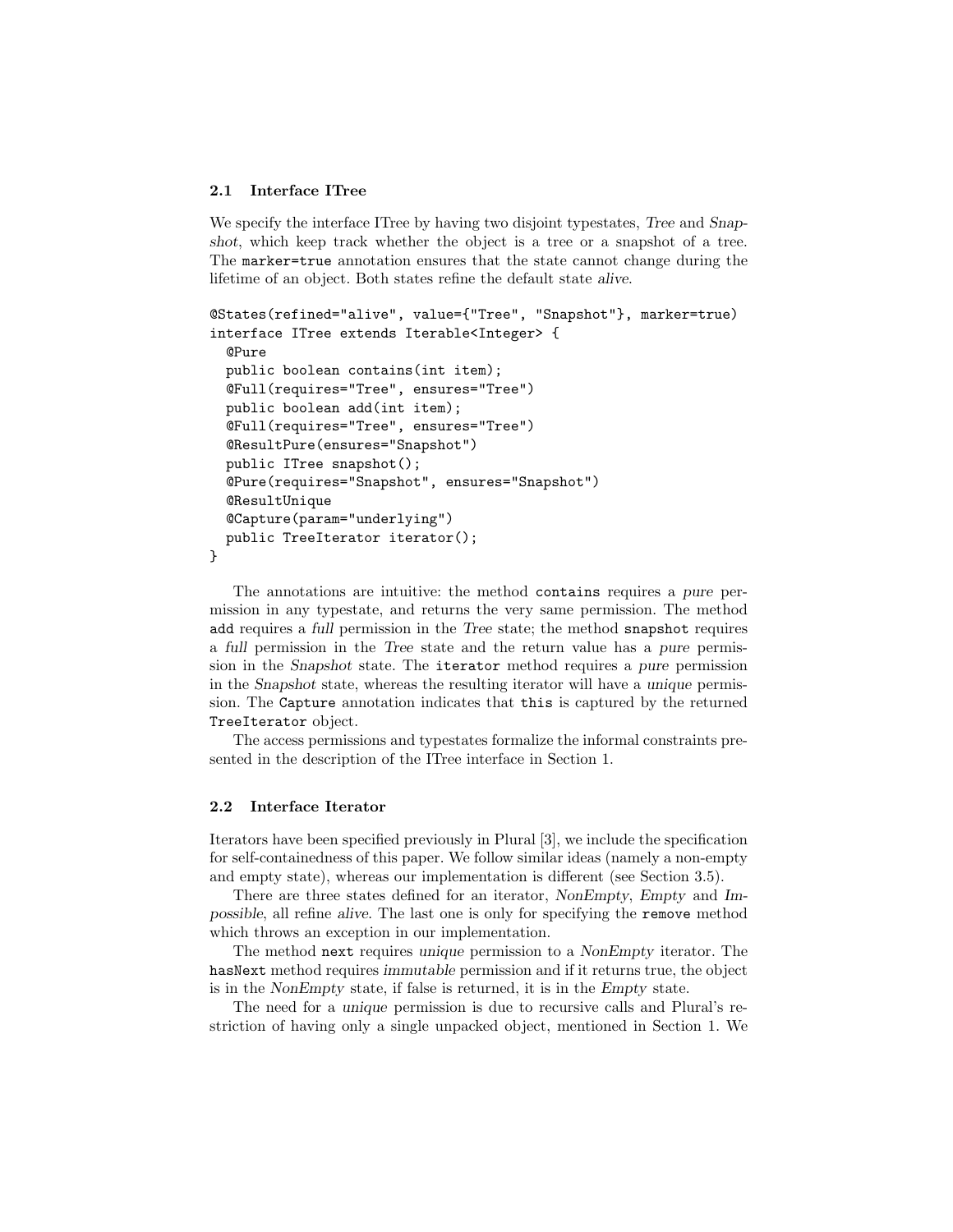will discuss this in more detail when we show the iterator implementation in Section 3.5. This is a marginal drawback, since in practice iterators are used on the stack rather than shared via the heap.

This specification actually enforces that hasNext is called before each call to next, because otherwise the iterator is not known to be in the NonEmpty state.

```
@States(refined="alive", value={"NonEmpty", "Empty", "Impossible"})
interface TreeIterator extends Iterator<Integer> {
  @Unique(requires="NonEmpty")
 public Integer next();
  @Imm
  @TrueIndicates("NonEmpty")
  @FalseIndicates("Empty")
  public boolean hasNext();
  @Unique(requires="Impossible")
 public void remove();
}
```
## 2.3 Client Code Verification

The client code needs only a single annotation, that it has full permission in the Tree state of the given argument.

```
class ClientCode {
  @Perm(requires="full(#0) in Tree")
 void client (ITree t) {
    t.add(2); t.add(1); t.add(3);
    ITree s = t.snapshot();
    TreeIterator it = s.iterator();
    while (it.hasNext()) {
      int x = it.next();
      t.add(x * 3);}
 }
}
```
The method client adds the elements 1, 2 and 3 to the tree (line 4), creates a snapshot s (line 5) and an iterator it over the snapshot (line 6). The body of the while loop (lines 8 and 9) adds more elements to the original tree (line 9).

In this section we have demonstrated that the client code preserves the required permissions and states, using the given specification for the ITree and Iterator interfaces.

## 3 Proof Patterns and Verification of the Implementation

We have verified the A1B1 implementation [10], which does not implement rebalancing and uses path copy persistence: when a snapshot is present, the complete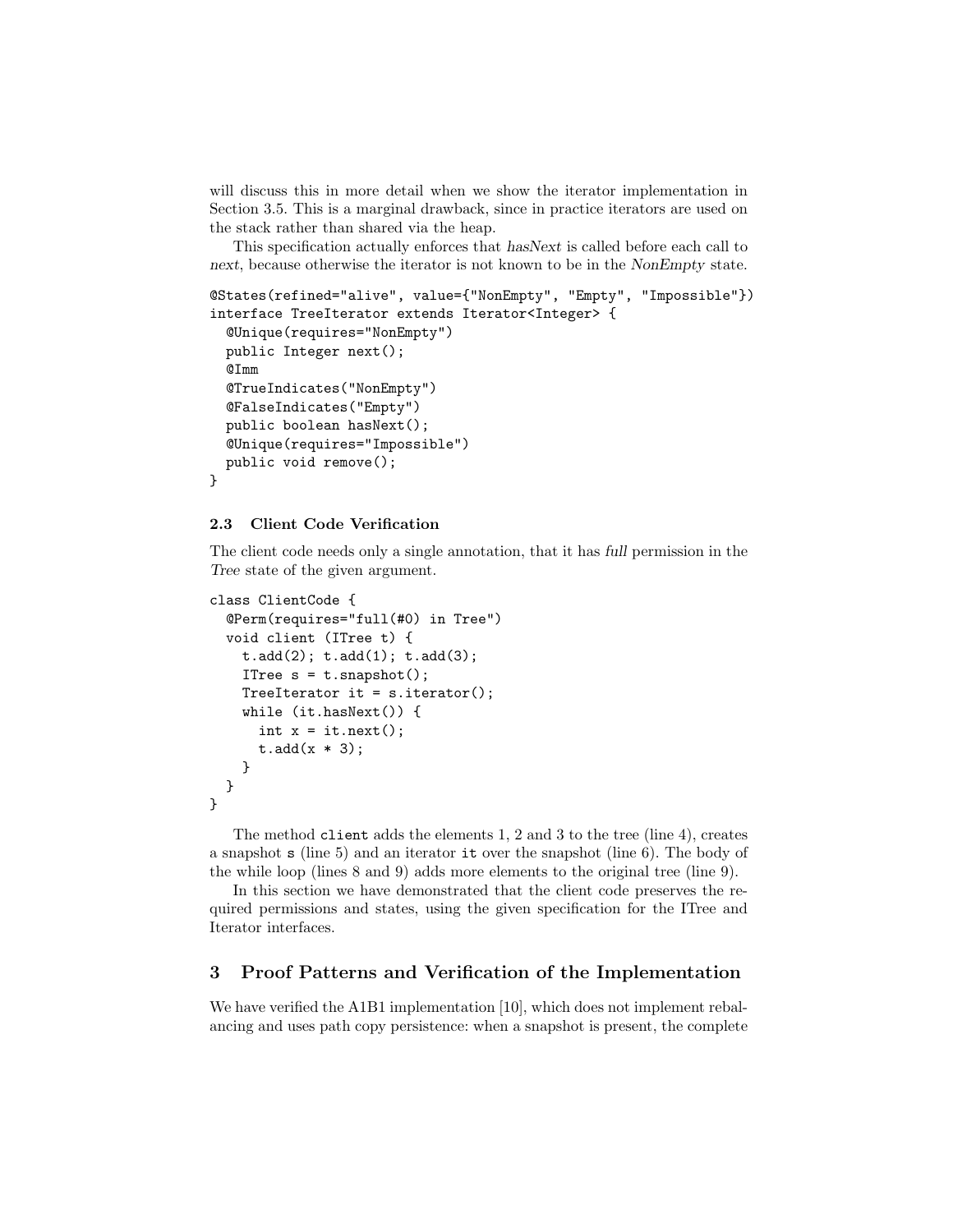path from the root down to the newly inserted node is copied in a call to add. This ensures that add does not mutate any node that is shared between the snapshot and the tree.

The specifications of field getters, field setters, and constructors are omitted in the paper: they are straightforward, a field getter requires an immutable permission, a field setter a full permission and the constructor ensures a unique permission.

The SnapTree class, which implements the ITree interface, contains two boolean fields, isSnapshot and hasSnapshot, and a field root, which contains a handle to the root node.

#### 3.1 Formula Guarded by a Boolean Variable and Implication

The invariant for Snapshot is straightforward. It contains an immutable permission to the root in the PartOfASnapshot state; the isSnapshot field is true, and the hasSnapshot field is false.

The field isSnapshot is used in the invariant to distinguish between the Tree and Snapshot states.

For the Tree invariant we distinguish between two cases: either there is a snapshot present, or there is no snapshot present. In the former case the invariant contains an immutable permission to the root node in the PartOfASnapshot state. This ensures the no node is mutated. In the latter case the invariant contains a unique permission to the root node in the NotPartOfASnapshot state.

To implement this conditional we use a proof pattern: the permission is guarded by an implication whose left hand side tests a boolean program variable. The variable hasSnapshot is compared to true (or false), and on the right hand side of the implication we have an *immutable* (or *unique*, respectively) permission to the root node in the PartOfASnapshot (or NotPartOfASnapshot) state.

```
@ClassStates({
  @State(name="Snapshot", inv="immutable(root) in PartOfASnapshot *
    isSnapshot == true * hasSnapshot == false")
  @State(name="Tree", inv="isSnapshot == false *
    (hasSnapshot == true => immutable(root) in PartOfASnapshot) *
    (hasSnapshot == false => unique(root) in NotPartOfASnapshot)"),
})
```
This distinction between the two cases is natural and follows from the program implementation.

### 3.2 Specification of a Recursive Structure

This implementation either contains a completely immutable tree (if snapshots are present) or a mutable tree. This is specified by the invariants of the states of the node class. Two states are defined, and both refine alive: either the node is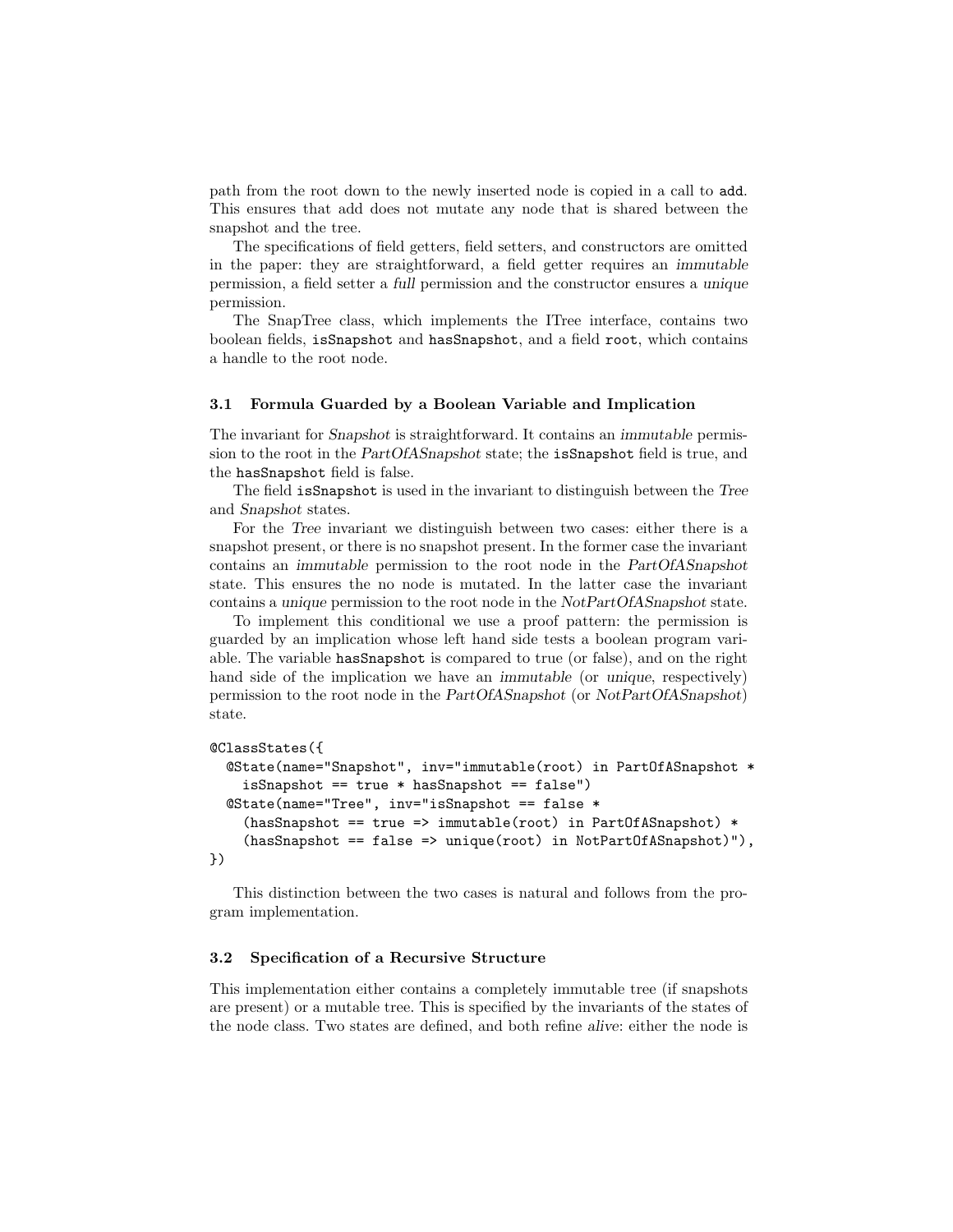part of a snapshot (PartOfASnapshot) or not part of a snapshot (NotPartOfASnapshot). The invariant recursively contains immutable (or unique) permissions in the PartOfASnapshot (or NotPartOfASnapshot, respectively) state for the left and right children.

```
@Refine({
  @States(refined="alive",
          value={"PartOfASnapshot","NotPartOfASnapshot"}),
})
@ClassStates({
  @State(name="PartOfASnapshot",
         inv="immutable(left) in PartOfASnapshot *
              immutable(rght) in PartOfASnapshot"),
  @State(name="NotPartOfASnapshot",
         inv="unique(left) in NotPartOfASnapshot *
              unique(rght) in NotPartOfASnapshot")
})
```
The base case for the recursion is that both the left and the right child are null. Plural assumes the possibility that these might be null by default.

## 3.3 Conditional Composition of Implementations

The method add behaves differently for a mutable tree and an immutable one. The add method in the SnapTree checks in which case the tree is and calls the correct method, either a mutating or a functional insert. In both cases the precondition and postcondition are a full permission to an object in the Tree state. The annotation use=Use.FIELDS specifies that this has to be unpacked in the method body, which is required to access the fields.

The implementation first checks whether root is null and instantiates a new Node object if that is the case. Otherwise the boolean field hasSnapshot is tested to determine whether a mutating insert (addM) or a functional insert (addF) should be done. The proof goes through because the test is the same as in the invariant of the Tree state, thus one guard is false, its implication is eliminated, and the other guarded formula is used.

```
@Full(use=Use.FIELDS, requires="Tree", ensures="Tree")
public boolean add (int i) {
  assert(isSnapshot == false);
  if (root == null) {
    setRoot(new Node(i));
    return true;
  } else
    if (hasSnapshot) {
      RefBool x = new RefBool();setRoot(root.addF(i, x));
```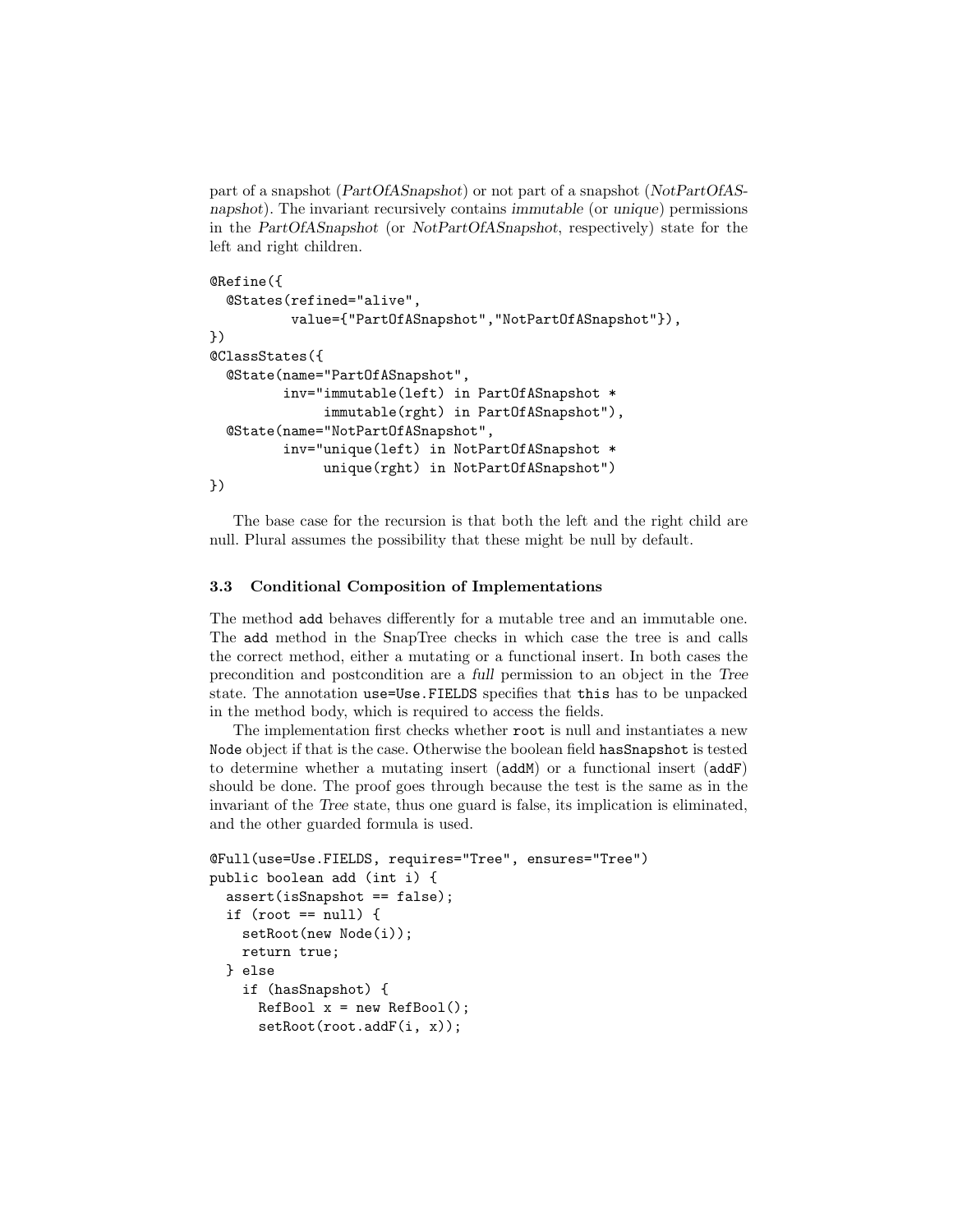```
return x.getValue();
    } else {
     RefBool x = new RefBool();
     root.addM(i, x);
      return x.getValue();
    }
}
```
The implementation of addF requires an immutable permission of the node in the PartOfASnapshot state, and ensures an immutable permission in the PartOfASnapshot state for the returned object. It recurses down the tree to find the location at which to insert the given value, and if the value was inserted, it duplicates the entire path (which is on the call stack). It uses some helper methods to get and set fields.

```
@Perm(requires="immutable(this) in PartOfASnapshot",
      ensures="immutable(result) in PartOfASnapshot")
public Node addF (int i, RefBool x) {
 Node node = this;
 if (item > i) {
    Node lef = getLeft();
   Node newL = null;
    if (lef == null) {
     newL = new Node(i);x.setValue(true);
    } else
     newL = \text{left.addF}(i, x);if (x.getValue()) {
     Node r = getRight();
     node = new Node(newL, item, r);
    }
  } else if (i > item) {
    Node rig = getRight();
    Node newR = null;
    if (rig == null) {
     newR = new Node(i);x.setValue(true);
    } else
     newR = rig.addF(i, x);if (x.getValue()) {
     Node l = getLeft();
      node = new Node(1, item, newR);}
 }
 return node;
}
```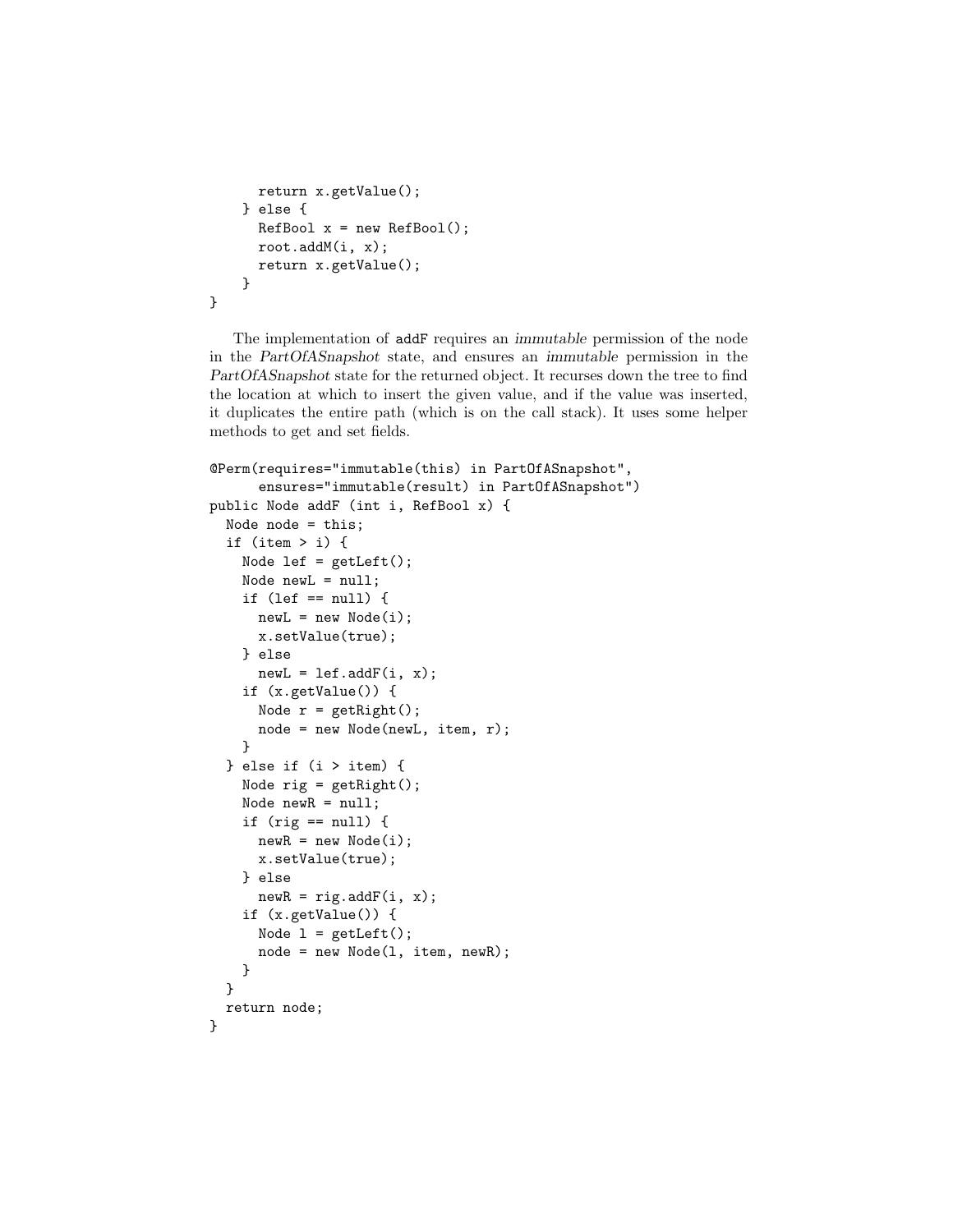The implementation of addM also searches for the correct place by calling itself recursively, and assigns a freshly instantiated Node object to that place.

```
@Unique(use=Use.DISP_FIELDS,
        requires="NotPartOfASnapshot",
        ensures="NotPartOfASnapshot")
public void addM (int i, RefBool x) {
  if (item > i)
    if (left == null) {
     left = new Node(i);x.setValue(true);
    } else
      left.addM(i, x);
  else if (i > item)
    if (rght == null) {
      rght = new Node(i);
     x.setValue(true);
    } else
      rght.addM(i, x);
}
```
# 3.4 Dropping Privileges (Ghost Method)

The method snapshot requires a full permission to this in the Tree state. The !fr annotation is equivalent to use=Use.FIELDS, but can be used in the more general Perm annotation.

The implementation of snapshot needs to drop the permissions to all nodes, because they are now shared with the tree and the snapshot. This is achieved in the snapall method.

```
@Perm(requires="full(this!fr) in Tree",
      ensures="pure(result) in Snapshot * full(this!fr) in Tree")
public ITree snapshot() {
 assert(!isSnapshot);
  if (hasSnapshot)
    return new SnapTree(root);
  else {
    Node r = root;
    r.snapall();
   hasSnapshot = true;
    return new SnapTree(r);
 }
}
```
The method snapall drops the privileges recursively by traversing the tree. It is implemented in the Node class. It does not have any observable computational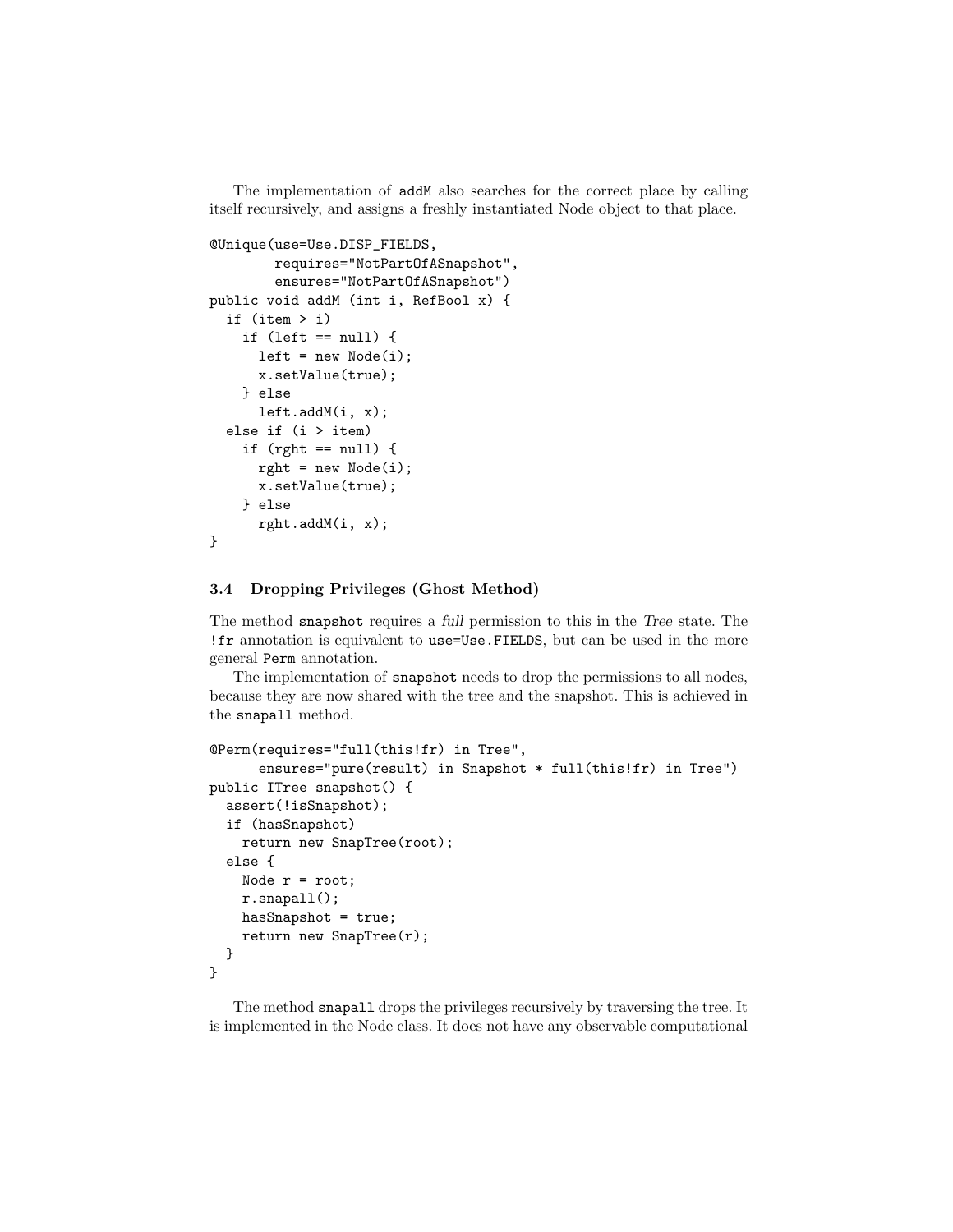effect, but it is required because we must drop the permissions for the entire tree and Plural only allows this to occur as each node is unpacked going down the tree. In order to verify it with Plural, we need to specifically assign null to the left/right sibling if it is already null (to associate a bottom permission).

```
@Perm(requires="unique(this!fr) in NotPartOfASnapshot",
      ensures="immutable(this!fr) in PartOfASnapshot")
public void snapall () {
  if (left != null)
   left.snapall();
  else
   left = null;if (rght != null)rght.snapall();
  else
   rght = null;}
```
Although the specific technique used here is specialized for Plural, note that an analogous mechanism would be required to convince any tool that the permissions and/or typestates are dropped recursively.

### 3.5 Iterator

The iterator implementation uses a field context, which contains a stack of nodes that have not yet been yielded to the client. This is initially filled recursively with the left path, and whenever an item is popped from the stack, the left path of its right subtree is pushed onto the stack. The Stack class is annotated with a proper specification, but its implementation is not verified (especially that pop returns an object in the PartOfASnapshot typestate).

```
@Perm(requires="immutable(this) in Snapshot",
      ensures="unique(result)")
public TreeIterator iterator() {
 Node r = this.getRoot();
 TreeIteratorImpl it = new TreeIteratorImpl(this);
 it.pushLeftPath(r);
 return it;
}
```
The concrete class specifies an invariant only for the top-level alive state:

```
@ClassStates({
 @State(name="alive",
         inv="immutable(tree) in Snapshot * unique(context) in alive")
})
```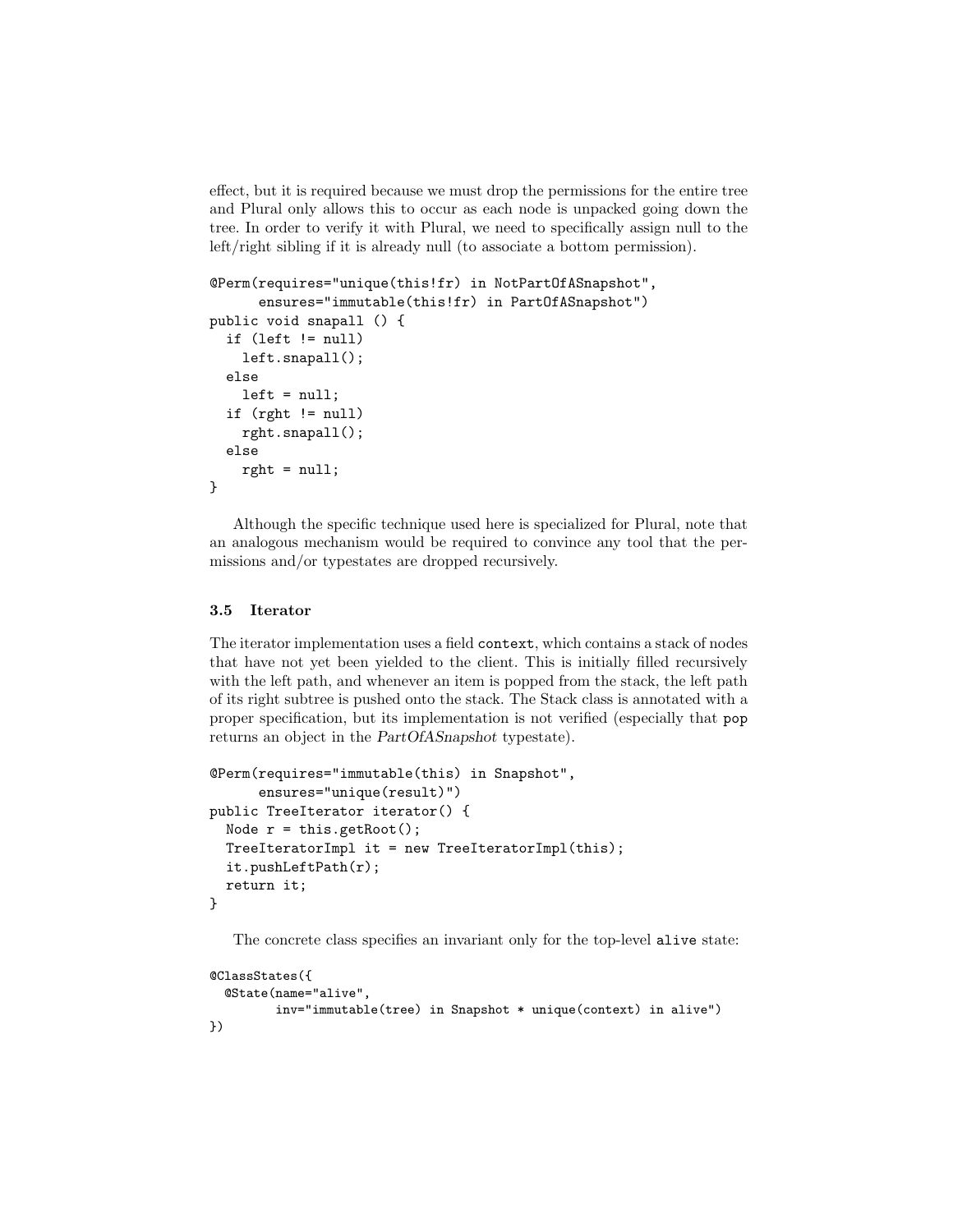The method pushLeftPath calls itself recursively with the left child to push the entire left path onto the stack. It requires a unique permission to this in order to unpack this, access the context field, and call a method on the context object while this remains unpacked. As mentioned in Section 1, for soundness reasons, leaving an object unpacked during a method call is only possible in Plural if there is a unique permission to the unpacked object.

```
@Perm(requires="unique(this!fr) in alive * immutable(#0) in PartOfASnapshot",
      ensures="unique(this!fr) in alive * immutable(#0) in PartOfASnapshot")
public void pushLeftPath(Node node) {
 if (node != null) {
    context.push(node);
    pushLeftPath(node.getLeft());
 }
}
```
The hasNext method is simply a check whether the stack is non-empty.

```
@TrueIndicates("NonEmpty")
@FalseIndicates("Empty")
@Imm(use=Use.FIELDS)
public boolean hasNext() {
  return !context.empty();
}
```
The method next pops the first element of the stack and pushes the left path of the right child onto the stack. In contrast to the original implementation [10], a guard if hasNext() is true around lines 4-7 is not needed, because Plural verifies that next is only called on a non-empty iterator.

```
@Unique(use=Use.DISP_FIELDS, requires="NonEmpty")
public Integer next() {
 Integer result;
 Node node = context.pop();
 result = node.getItem();
  if (node.getRight() != null)
   pushLeftPath(node.getRight());
 return result;
}
```
Here a unique permission is required in order to call pushLeftPath.

In this section we described proof patterns used in the verification of the path copy persistence implementation of snapshotable trees. The complete implementation has been automatically verified with Plural.

# 4 Related Work

The Composite pattern, which is a tree data structure, has been verified using typestate and access permissions [6]. This work differed in multiple aspects: first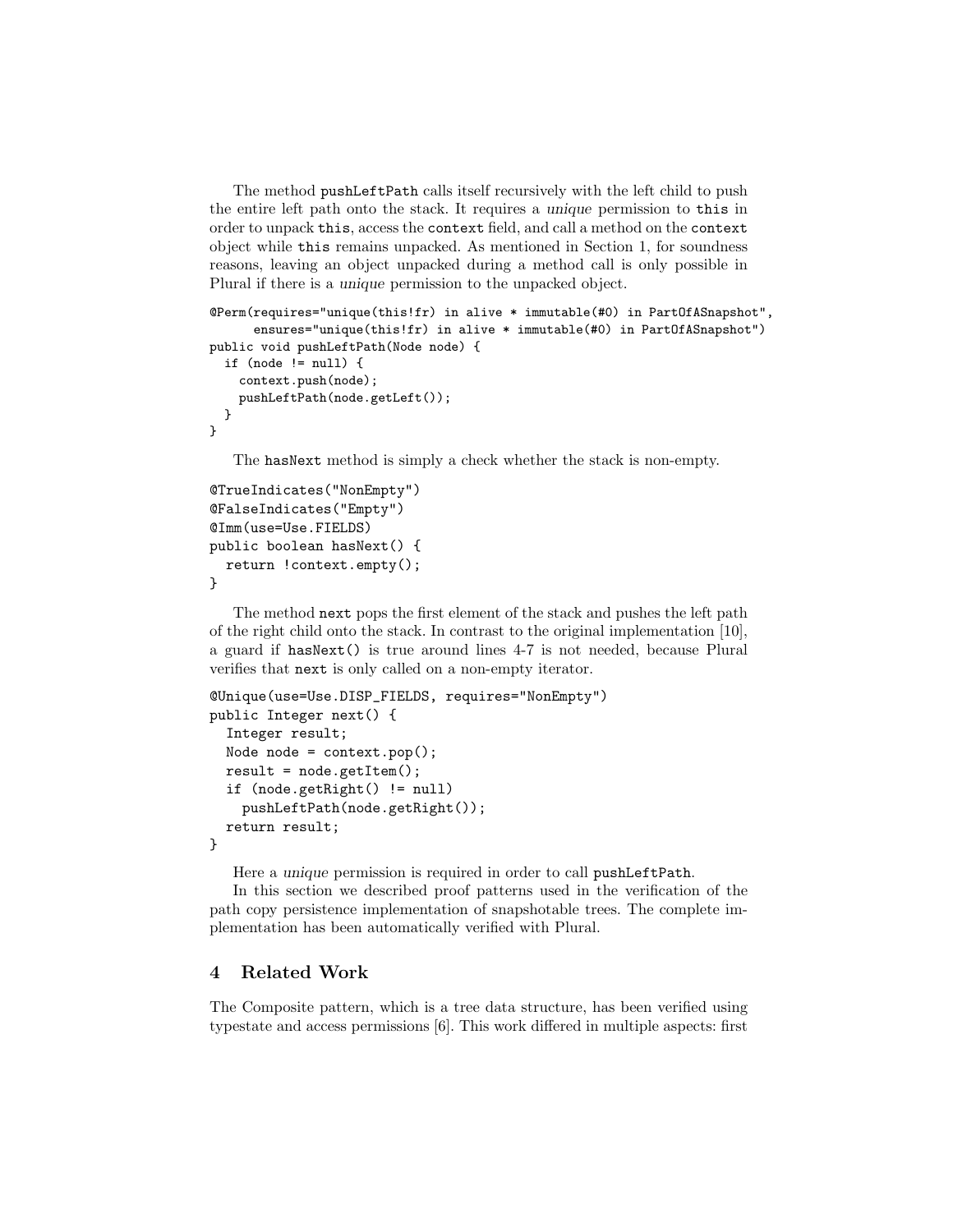of all it was not formalized in a tool, then it relied on extensions, like multiple unpacking and equations using pointers, which were not proven to be sound. Also, the verification challenge is different: the Composite pattern exposes all nodes to a user using a share permission, and preserves an invariant upwards the tree, namely the number of children of the subtree rooted in each node. This leads to a specification with several typestates in the different dimensions of each node, which fractions are cleverly distributed to allow for bottom-up updates of the count.

A prior iterator verification [3] is similar to our specification, but the implementation of the iterator is completely different. In this paper we present an iterator which shares its content with the snapshot and holds only some elements on the stack, pushing more onto the stack on demand.

Snapshotable trees have been verified using a higher-order separation logic [10]. This approach verified full functional correctness, while this paper can only prove correct API usage: add and snapshot are always called on the tree, and by having immutable permission to the contents of a snapshot, we can verify that it will not be modified. Also, our work verifies that an iterator is always taken on a snapshot, not the original tree, and that next is never called on an empty iterator.

We use automation in the proof, which requires only a moderate number of annotations to the source code. The higher-order separation logic proof requires roughly 5000 lines of proof script, while the code and annotations for this paper are together under 400 lines; this is less than 2 lines of annotation for every line of source code.

An unpublished verification of snapshotable trees in Dafny [9], done by Rustan Leino, is similar to the Plural approach. Both are automated systems using a first-order logic. In Dafny functional correctness can be proven. The advantage of Plural is that already existing code written in a widely deployed programming language (Java) can be analyzed, whereas Dafny specifies its own programming language. Dafny uses implicit framing and also relies on annotations by the user, whereas Plural is based on linear logic (access permissions) and typestates. Dafny does not support inheritance, thus no abstract specification is provided.

# 5 Conclusion and Further Work

There exist several extensions to the access permission system which support verifying full functional correctness: Object propositions [11] combine access permissions with first-order formulae; but there is currently no implementation available. Symplar [5] combines access permissions with JML, thus access permissions are used to reason about aliasing, and JML formulae for full functional correctness.

In order to verify iterators over the tree (vs. its snapshots) we would need to change the unique permission of the nodes to full in order to share them between the tree and the iterator. Because the proof relies on method calls while a unique object is unpacked, we would have to modify Plural in order to achieve this.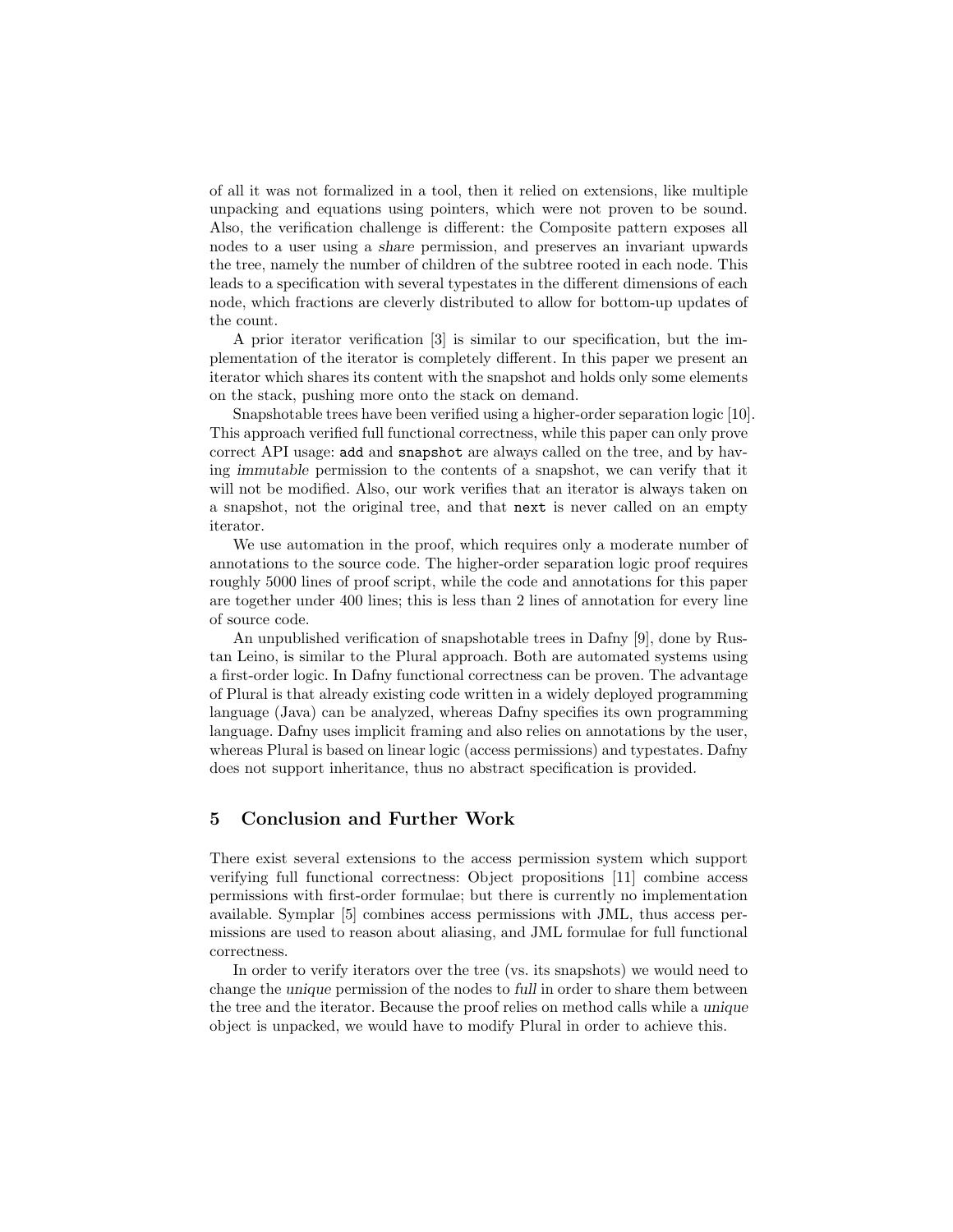There are also more advanced implementations of snapshotable trees [8], namely rebalancing - for which we would need to have partly unique and partly immutable permissions to the nodes in the tree. An important observation is that rebalancing involves only freshly allocated nodes in the path copy persistence implementation. Thus, we would need to carefully write the code such that Plural can derive this observation.

The node copy persistence implementation is more challenging: parts of a node are immutable while other parts are mutable. Here orthogonal dimensions of state, which are implemented in Plural, might become useful.

To conclude this paper, we successfully verified a snapshotable tree implementation and client code in Plural. In order to achieve that we had to rewrite parts of the reference implementation [10], mainly by adding explicit getter and setter methods, which is good object-oriented style.

An interesting method was add, which in the reference implementation calls addRecursive, which handles all cases at once: whether a snapshot is present (functional insertion) or no snapshots are present (mutating insert). In the higher-order separation logic proof this leads to three different specifications for addRecursive, one for each separate case. In automated tools (Plural and Dafny), it is easier to implement and verify two methods for those two cases, due to size of invariants and automated reasoning. Evidence for this is also provided by Rustan Leino, who implemented insertion in a clean-room setting from the beginning as two different methods. The reference implementation is clearly more compact, but it is arguable which implementation is clearer or more in the object-oriented spirit.

We modified the client code slightly by removing an additional temporary boolean variable, because we found that Plural's inference of boolean values works better this way. The original challenge used a boolean variable because their semantics does not allow for statements (heap access) in the loop condition, but only expressions (stack access).

While doing this proof we found several proof patterns for Plural: using implications instead of multiple typestates, inserting explicit return statements to help Plural with automation, writing explicit alternatives for conditionals, moving methods into the specific class that concerns them because static methods are not as well supported, avoiding choice conjuncts, and assigning null explicitly so that Plural can associate a bottom permission with the field. To get the proof through, we had to write the method snapall, which does not have any observable computational effect, but reassigns fields which were null to null.

We consider Plural to be a helpful static analysis tool which prevents runtime bugs: it issues an error when add is called on a snapshot or when a snapshot of a snapshot is taken.

One bug in Plural has been found (while  $(1c == true)$  leads to infinite recursion), which silently crashed Plural, making it appear that the code was proven. This has subsequently been fixed by the author of Plural.

Many thanks to Kevin Bierhoff for helping with specifications and best practices in Plural. The second author was funded by NSF grant CCF-1116907.